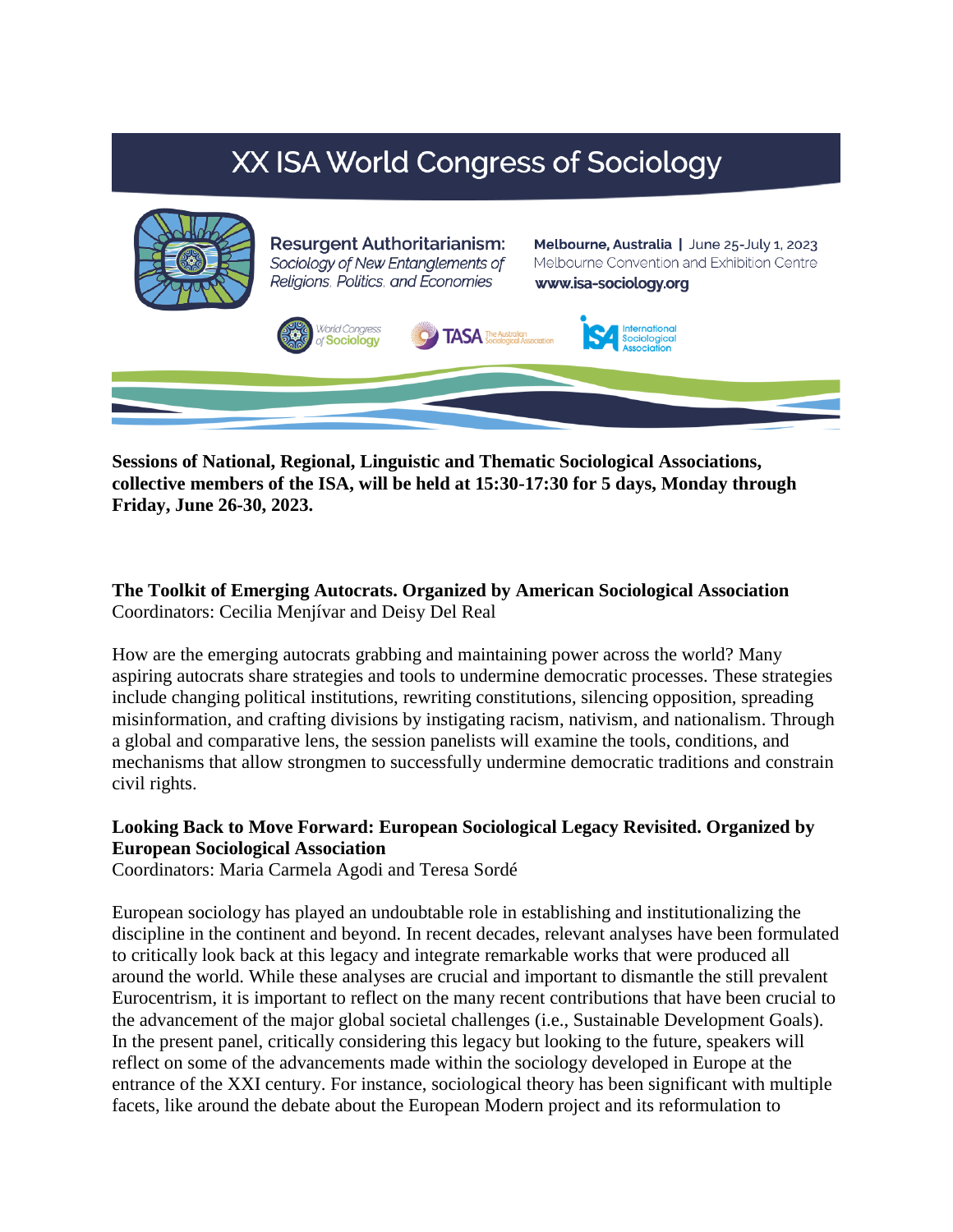overcome the philosophy of the subject and the disenchantment. Proposals of how to reformulate it or reorient have occupied the attention of many sociologists and social scientists. Thus, also connected to sociological theory, outstanding analysis on the role of the rise of populisms in contemporary democracies and their fragility have been complimented with views on the use of mass media and reflections about the European identity, what it encompasses, as well as the sense of belonging in societies that are every time more intercultural and diverse. Europe has become an important venue where thousands of people seek more labour and educational opportunities, thus, some a more secure refuge than their homes. This reality has pushed sociology to develop important analyses in the field of migration and refugee studies. Similarly, very much connected to the deployment of the European Union, the development of the European welfare model has been accompanied by multiple sociological insights looking at its emergence but also the downsides, risks, and crisis. More recently, amidst the crisis of scientific expertise in the public domain, has made contributions of European sociology to Science & Technology Studies even mor relevant, for instance, the lead on social impact assessment of all disciplines and the conceptualization of co-creation processes in research.

Speakers will only cover a limited range of the wide variety of possible themes. Dialogues across oceans and seas has enriched this wealth. Of course, in the globalized world, and as Robert K Merton showed, no sociology is made in an isolated way but in dialogue not only with other sociological traditions but also with disciplines and social movements developed worldwide. These valuable connections will be also discussed.

# **Recovery, Resilience, and Regeneration beyond Disasters. Organized by the Japan Sociological Society.**

Coordinator: Koichi Hasegawa

The tsunami incident and the ensuing Fukushima nuclear accident on March 11th, 2011 (i.e., 3.11) are the largest and the most severe disasters to occur in Japan in the postwar period. These two events created over 20,000 deaths and around 200,000 victims of forced migration (at the peak time) who lost their houses and were forced to move to temporary accommodation. Right after the devastating disasters, many sociologists have been involved in exploring the disasters in detail. These disasters have provided many rich lessons for sociologists as well as the victims themselves, volunteers, and government officials to think about recovery, resilience, and regeneration processes. With these social and historical backgrounds as an earthquake-prone country, Japanese sociology has developed unique and fruitful achievements in studying the social processes of recovery, resilience, and regeneration, mainly at the community level. Based on these studies, the Committee on Sociology of the Science Council of Japan has submitted three policy proposals and a research report to the Japanese Government. Lessons from the disasters will be greatly helpful to design and plan the new way of thinking about disaster-prone or severely devastated areas in developing countries currently facing the risks of tsunamis and earthquakes, and the threat of floods triggered by climate change. Tentative topics in this session which the Japan Sociological Society has proposed are: (1) general outlines of the disasters and changing risk awareness before and after 3.11 based on national questionnaire surveys; (2) recovery processes in a fishing village attacked by the tsunami; (3) regeneration processes in towns affected by the Fukushima nuclear accident; and finally (4) activities and roles of female leaders for resilience and regeneration process at affected communities.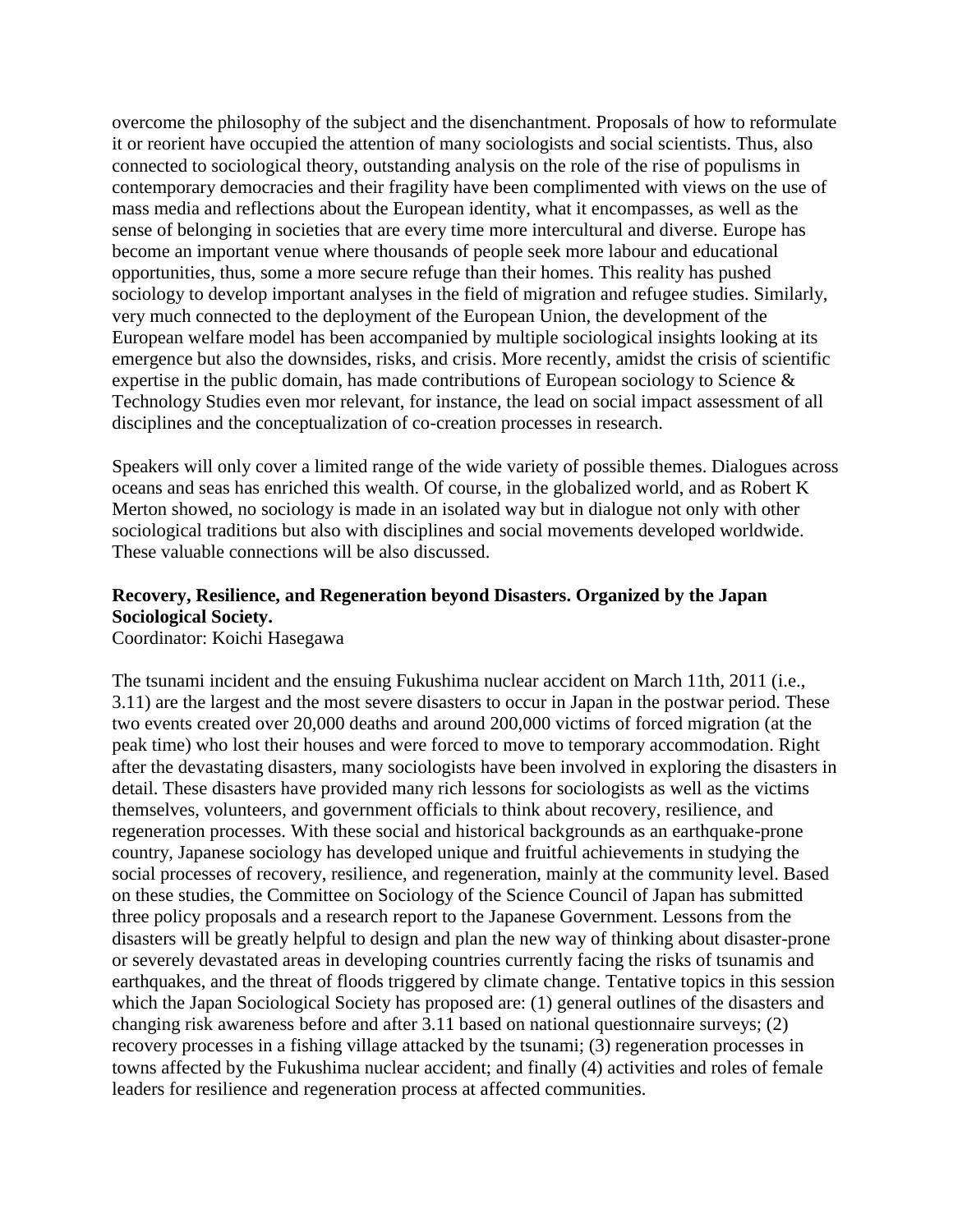#### **Health and Well-being of Individuals in East Asia: Changes from 2010 through 2021. Organized by Japan, Korean and Taiwanese National Associations.** Coordinators Noriko Iwai

The COVID-19 pandemic unexpectedly disrupted the everyday lives of individuals around the world, causing numerous restrictions to social and economic activities. Individual as well as social factors influence health, and the impact of the pandemic varies depending on the social locations of individuals. Using data from the East Asian Social Survey (EASS) health modules in 2010 and 2021, this integrative session explores health status, health behavior, and health beliefs in four East Asian societies, China, Japan, South Korea, and Taiwan. EASS is a biennial social survey project that purports to produce and disseminate academic survey data in East Asia (https://www.eassda.org/). The 2010 health module is the most widely used EASS data, with approximately 4000 usages. The 2010 and 2021 modules share the same core questions on health including SF-12. The session begins with the coordinator's overview of the 2021 EASS health module results, including perceptions on COVID-19. Then, the presentation from four societies will follow.

## **The Restoration of Justice and Human Rights. Organized by Korean Sociological Association.**

Coordinator: Dong-Hoon Seol

The history of the Korean peninsula in the 20th century led to the Japanese colonial rule in 1910- 1945, and the establishment of the division of the two Koreas since 1948. In South Korea, authoritarian governments that pursued restoration and economic development after the Korean War continued to rule, but finally a democratic regime was established in 1987. Since then, democracy in Korea has achieved considerable success until today. After 2002, major political parties began to elect candidates for public office through a public participation contest similar to the open primary of the United States and improved the political fund law to greatly improve the constitution of political party politics, which is the driving force of democracy. Korea held free and fair elections, and achieved a peaceful regime change several times. Korea successfully solidified democracy along with economic development.

However, Korea has new social problems. After democratization, the winner-take-all seat allocation method by single-member constituency system and simple majority system converts the majority of votes cast by voters into resignation and seriously distorts representation. Candidates from each party face extreme confrontations to win even one more vote. Korean society is torn apart ahead of the election, and women and youths remain political minorities after the election. The crisis of political representation is revealed.

Even core groups of the society are experiencing the crisis of representation, and the situation of the social minority groups is even worse. Of course, their human rights level has improved compared to the previous authoritarian governments, but the poor citizens, irregular workers, disabled people, sexual minorities, migrant workers, and marriage immigrants reveal the problems of inequality, injustice and unfairness that are prevalent in Korean society. The Anti-Discrimination Act was firstly proposed in the National Assembly in 2007 but has not yet been enacted.